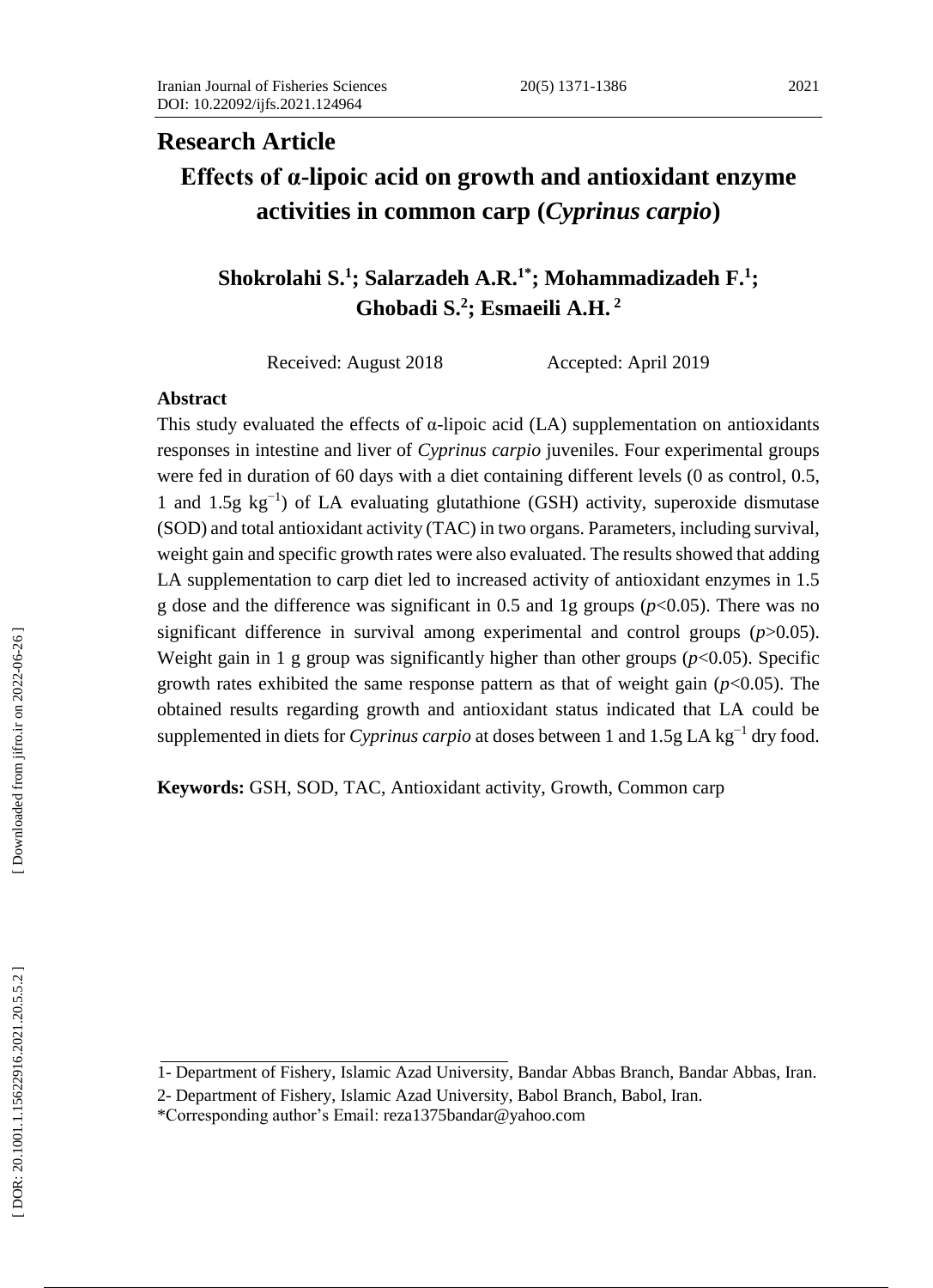## **Introduction**

Aquaculture is one of the most important industries that provide food for human societies. In aquaculture industry, in production of fish or crustaceans there are numerous biotic and abiotic factors in dense production system s that affect growth, survival and aquatic health, and any change in these parameters may result in oxidative stress (Oliva -Teles , 2012). All aerobic organisms, including aquatic species, are susceptible to harmful effects of oxidative activity; therefore, they need an adequate internal defense system (Ross *et al*., 2001). The oxidative stress actually reflects the imbalance between prooxidants and antioxidants, which interferes with signaling control and inhibits cellular and molecular damage (Jones, 2006). Imbalance between prooxidation and antioxidant defense is the result of oxidation action, and will cause biomolecules like lipids, proteins, and nucleic acids to change (Djordjevic, 2004). The level of reactive oxygen species (ROS) is very important for health of living organisms, including aquatic organisms. Reactive oxygen species play an important role in natural body functions such as gene transcription, signal transduction, regulation of enzyme activity, and bacterial elimination (Lygren *et al*., 1999; Zheng and Storz, 2000). Of course, high levels of reactive oxygen species, due to rapid chemical reactions, may result in irreversible damage to the body protein, cell membrane lipid, and mitochondrial DNA, as well as mitochondrial dysfunction, ultimately

causing cell death (McCord and Fridovich, 1969). To protect cells from oxidative damage during oxygen metabolism, an antiseptic defense system has probably evolved in aerobic organisms. The system includes a wide range of mechanisms, such as enzymatic systems and low molecular weight compounds, which can include superoxide dismutase (SOD), catalase (CAT), glutathione peroxidase (GPX), etc. Oxidative stress seems to play an important role in the pathogenesis and progression of many diseases of liver and intestines (Papada *et al*., 2014; Xiao *et al*., 2014). Therefore, if the antioxidant capacity of liver and intestine can be increased, it will be beneficial to the liver and the intestine. Recently, dietary supplements have been used to improve the body's antioxidant capacity.

 Alpha -lipoic acid is a disulfide compound, made up of octanoic acid, and found in microorganisms. Because alpha -lipoic acid is a naturally occurring antioxidant that is found in all living organisms, animals and plants such as spinach, broccoli and tomatoes, it is subject of many researches (Reed, 1974; Navari -Izzo *et al*., 2002). Alpha -lipoic acid supplementation is considered as a powerful antioxidant, it exerts antioxidant effects via direct clearing of free radicals, metal ions, it also has effect on some other antioxidants and it increases intracellular glutathione (Longaray -Garcia *et al*. 2013). Antioxidant effects of alpha -lipoic acid include ROS cleansing, chelation of metal ions, repair of oxidative damage,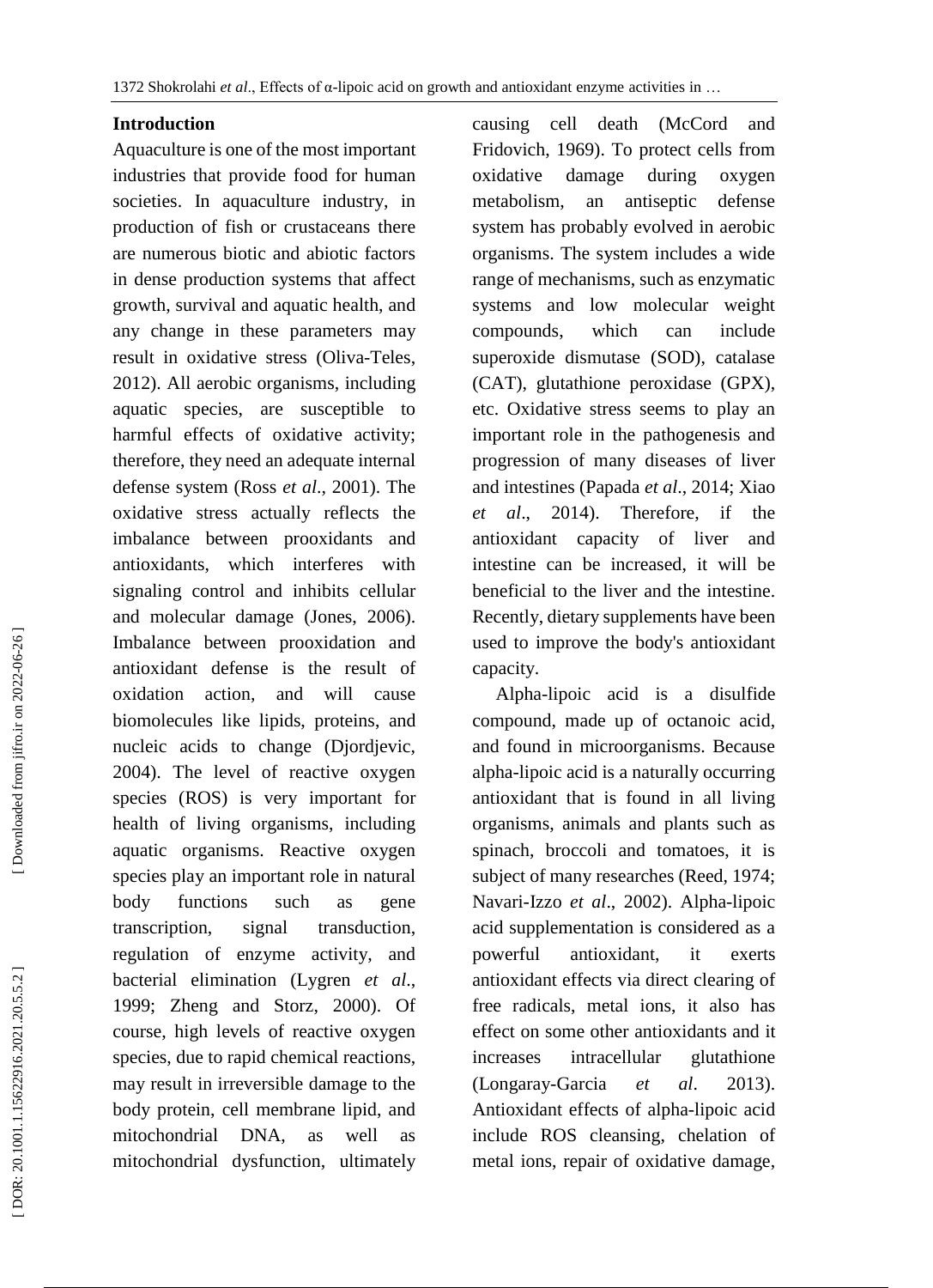regulate gene expression, protecting of organisms from DNA oxidation, etc. (Packer *et al*., 1995). The α -lipoic acid is easily absorbed into the cell through absorption of food, converting it into dihydrolipoic acid (DHLA), which also has antioxidant activity (Handelman *et al*., 1994). Through *in vitro* and *in vivo* experiments, it has been shown that LA has potential positive effects on the prevention and treatment of oxygen related diseases (Biewenga *et al*., 1997; Cakatay, 2006). However, most studies in this field have been conducted in terrestrial vertebrates (Arivazhagan *et al*., 2002 a; 2002 b ; Chae *et al*., 2008; Fujita *et al*., 2008).

 In fish , like other vertebrates, antioxidant defense is important in health and prevention of cell damage. **PUFA** auto-oxidation produces compounds such as fatty acid hydro peroxides, aldehydes and hydrocarbons, which can cause some disease conditions in fish (Kanazawa, 1993). Hence strengthening of immune system can lead to maintaining the health of fish and prevent lesions caused by oxidative stress. Nowadays, the use of compounds with antioxidant properties is considered. Alpha-lipoic acid supplement is one of these compounds. Also Kütter *et al*. (2012) examined the effects of different doses of LA on growth performance, body composition and antioxidant status. The results obtained regarding growth, antioxidant status, lipid and protein metabolism showed that LA can be used in the diet of *Trachinotus marginatus* at doses of 317 and  $524 \text{ mg} \text{ kg}^{-1}$  of diet.

Interestingly, these effects are dose dependent, such that doses of 317 and 524 mg LA  $kg^{-1}$  are better to reduce lipid peroxidation in fish muscle tissue. A study by Park *et al.* (2006) showed that use of lipoic acid in diets improved antioxidant status, detoxified and suppressed the symptoms of vitamin C deficiency. Also, Lobato *et al.* (2013) in shrimp, *Penaeus vannamei* showed that the use of LA reduced lipid peroxidation and increased antioxidant response in muscles. Given that common carp is the main species of warm water fish and one of the important species of teleosts in the Caspian Sea; this research aimed to evaluate the effects of alpha -lipoic acid supplementation on growth and its antioxidant enzyme activities.

### **Materials and methods**

## *Fish maintenance and experimental design*

Common carp juveniles (*Cyprinus carpio*) were obtained from Semeskandeh Hatchery (Sari, Mazandaran) and transferred to Raje Research Center (Babol, Mazandaran). The fish were conditioned for 1 week during which time they were reared on a commercial diet at a rate of 5% of their body weight given three times a day (08:00, 12:00 and 16:00 hours). After 1 week of acclimation in the stock tanks, the fish were transferred to experimental tanks. A total of 96 healthy fish were randomly distributed in 12 glass aquaria in 4 groups (200 Liter s each) with a density of 8 fish per aquarium with an average weight of 40±0.05 g/fish on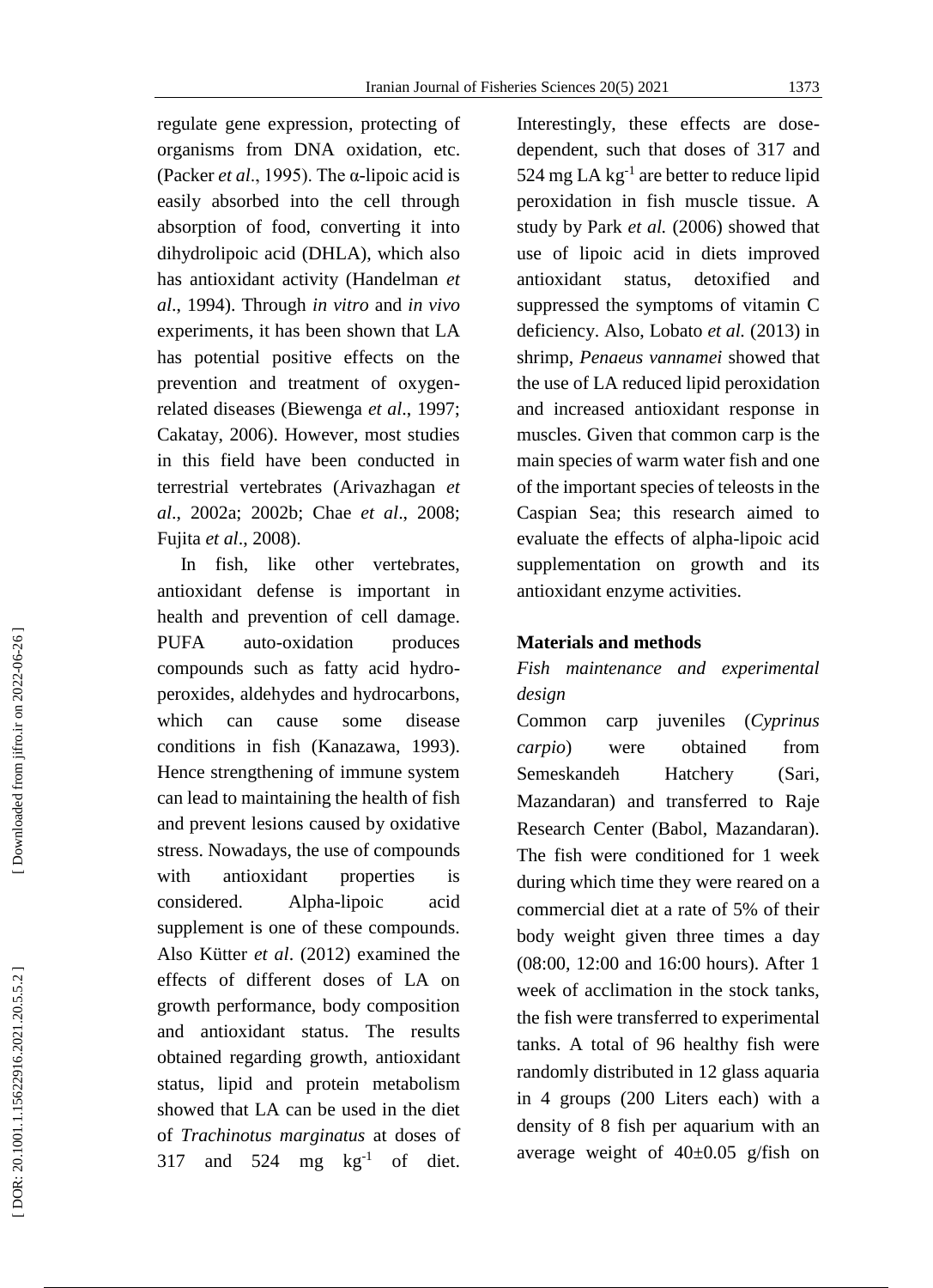triplicate groups per treatment. The aquaria were cleaned daily and excreta were siphoned. Light was about 12:12 h light: dark cycle throughout the day. Each tank was aerated through an air stone. The temperature, pH and dissolved oxygen were monitored daily using multi -parameter electrode (Haana, HI769828). Temperature was controlled using submersed heater thermostat  $(26\pm1\degree C)$ . The experiment was conducted for 60 days.

## *Experimental diets*

| The composition of formulated   |  |  |
|---------------------------------|--|--|
| experimental diets used in this |  |  |

experiment is outlined in Table 1. Four experimental diets were formulated to contain 0, 0.5, 1, and 1.5  $g \text{ kg}^{-1}$  of LA (synthetic  $\alpha$  1-lipoic acid purity  $\geq 99\%$ (Sigma Aldrich)) respectively. All the dry ingredients were mixed with a 200T Mixer Bench for 15 min, and then Soybean oil was added, and mixed for another 15 min. Water was added to 300 ml kg - 1 dry ingredients mixture and mixed for another 15 min. The wet mixture was pelleted into 2 mm size and the pellets were air -dried at room temperature for 24 h, and then stored at -20°C until used.

|                                    | Table 1: Proximate composition and formulation of the experimental diets with different levels of $a$ - |
|------------------------------------|---------------------------------------------------------------------------------------------------------|
| lipoic acid (g/kg diet, wet basis) |                                                                                                         |

| o<br>Ingredient                     | Diet 1   | Diet 2 | Diet 3 | Diet 4 |  |
|-------------------------------------|----------|--------|--------|--------|--|
| Fish meal                           | 125      | 125    | 125    | 125    |  |
| $\alpha$ -lipoic acid               | $\Omega$ | 0.5    |        | 1.5    |  |
| Soybean meal                        | 200      | 200    | 200    | 200    |  |
| Rapeseed meal                       | 160      | 160    | 160    | 160    |  |
| Wheat gluten                        | 200      | 200    | 200    | 200    |  |
| Rice bran                           | 120      | 120    | 120    | 120    |  |
| Soybean oil                         | 15       | 15     | 15     | 15     |  |
| Vitamin premix <sup>a</sup>         | 10       | 10     | 10     | 10     |  |
| Mineral premix <sup>a</sup>         | 10       | 10     | 10     | 10     |  |
| Calcium dihydrogen phosphate        | 30       | 30     | 30     | 30     |  |
| Zeolite powder                      | 10       | 10     | 10     | 10     |  |
| Cellulose                           | 40       | 39.5   | 39     | 38.5   |  |
| Cotton seed meal                    | 80       | 80     | 80     | 80     |  |
| <b>Proximate composition (% DM)</b> |          |        |        |        |  |
| Dry matter $(\%)$                   | 84.64    | 84.74  | 84.94  | 84.74  |  |
| Ash $(\%)$                          | 10.98    | 10.99  | 10.99  | 11.00  |  |
| Crude fat $(\%)$                    | 5.74     | 5.72   | 5.71   | 5.68   |  |
| Crude protein $(\%)$                | 30.84    | 30.94  | 29.93  | 29.93  |  |

<sup>a</sup> Vitamin and mineral premix (IU or mg/kg dry diet) Vitamin A 900,000 IU, Vitamin D 250,000 IU, Vitamin E 400 mg, Vitamin K 40 mg, Vitamin B <sup>1</sup> 50 mg, Vitamin B <sup>2</sup> 200 mg, Vitamin B <sup>3</sup> 500 mg, Vitamin B<sub>6</sub> 50 mg, Vitamin B<sub>7</sub> 5 mg, Vitamin B<sub>11</sub> 15 mg, Vitamin B<sub>12</sub>11 mg, Vitamin C 1,000 mg, inositol 2,000 mg, choline 5,000 mg, biotin 50 mg, Pantothenate 1,000 mg, folic acid 165 mg, niacin acid 2,500 mg, CuSO4.5H <sup>2</sup>O 2.5 g, FeSO <sup>4</sup>.7H <sup>2</sup>O 28 g, ZnSO <sup>4</sup>.7H <sup>2</sup>O 22 g, MnSO <sup>4</sup>.4H <sup>2</sup>O 9 g, Na <sup>2</sup>SeO <sup>3</sup> 0.045 g, KI 0.026 g, CoCl 2 ∙6H <sup>2</sup>O 0.1 g.

#### *Tissue sampling*

At the end of the experiment, fish feeding was stopped for 24 h prior to the sampling, so that the stomach would be empty. Then, from each replicate of the experimental treatments , 3 fish samples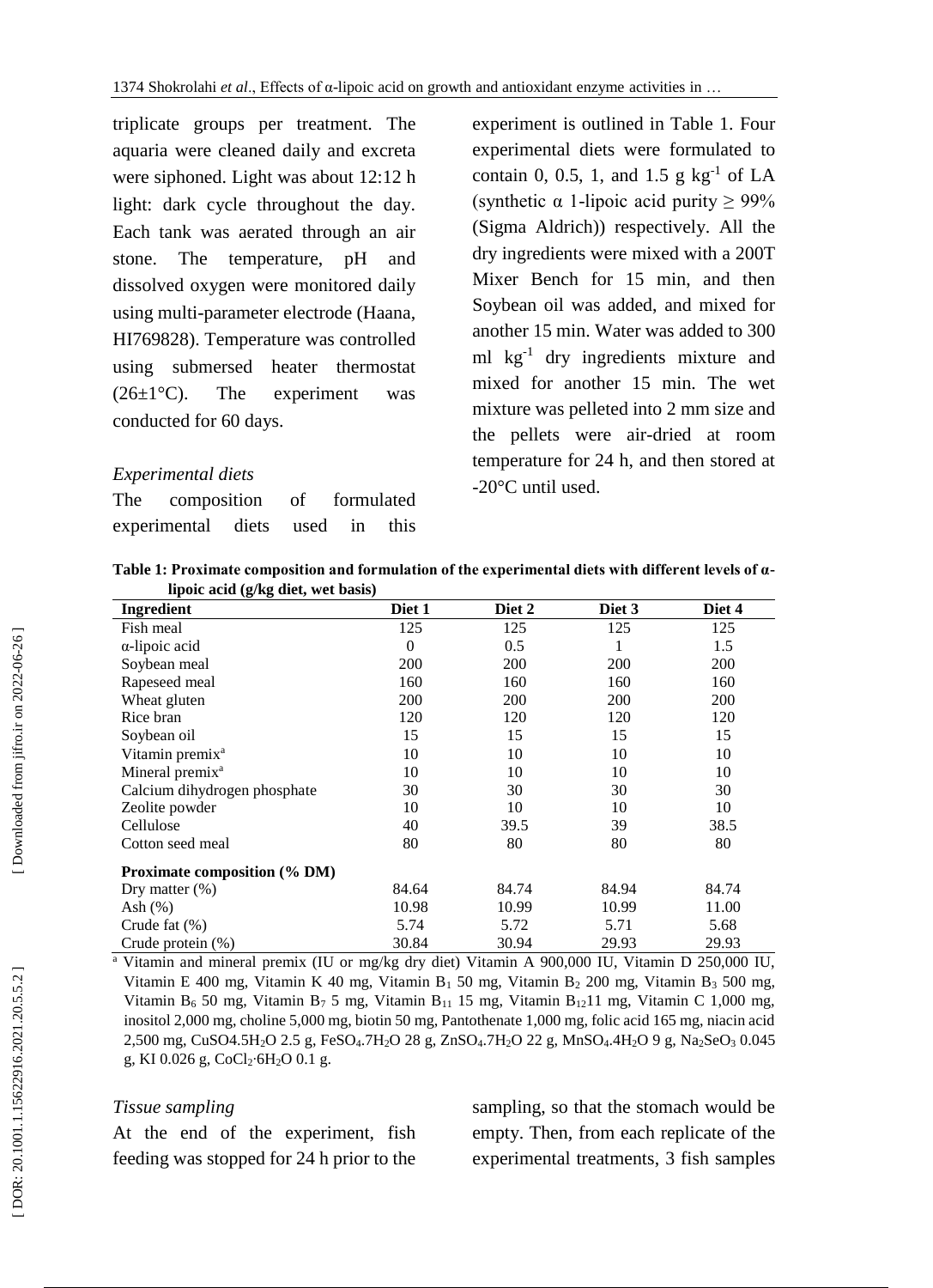were selected randomly, making it 9 fish for each treatment. Samples were anesthetized, immersed in benzocaine at a concentration of 100 mg/L, measured and weighed, then killed at 400 mg/L benzocaine. After killing the fish, the

liver and intestine were completely removed and stored in liquid nitrogen. The growth performance variables were calculated using the following formulas (Santos *et al.*, 2016 ) :

Survival rate  $(\%)$  = (number of fish at the end of evaluation period/initial number of fish)  $\times$  100

Weight gain (Wg %) =  $100 \times (W_f - W_i) / W_i$ Specific growth rate (SGR % day<sup>-1</sup>) =  $100 \times (Ln W_f - Ln W_i) / t$ Where  $W_f$  is final body weight (g);  $W_i$  is initial body weight (g) and t is time (days).

#### *Tissue Homogenization*

After different organs were separated and washed in tube homogenizer by phosphate -buffered saline containing 50 mmol, homogenized solution was prepared with a homogenizer. The homogenized samples were transferred to 16 cm falcon tube and were centrifuged by refrigerated centrifuge (10000 g at 4°C for 15 min). Supernatant obtained from any of the organs were transferred to a test tube and after writing specifications, they were stored at -70°C until proper time to determine the biochemical and antioxidant parameters (Da Rocha *et al.,* 2009) .

 The level of glutathione (GSH ) as the first level of antioxidant defense against oxidative stress was evaluated based on Ellman's method (Ellman *et al.,* 1961). Superoxide dismutase (SOD) activity in supernatants of homogenate of animal tissue was measured based on the Kono's method (Kono, 1978). The total antioxidant activity (TAC) in supernatant obtained from the homogenate of animal tissue was determined by FRAP method (Habig

and Jakoby, 1981; White *et al.* , 2003; Monserrat *et al.* , 2013).

#### *Statistical analysis*

All collected data at each stage were recorded in Excel software and descriptive analyses were carried out in this program. The normality of the data distribution was evaluated using Kolmogorov -Smirnov test. Thereafter, obtained data were analyzed using SPSS software and ANOVA test and comparisons among treatment means were done by Duncan test at 95% confidence level (Zar , 1984). Tables and graphs were plotted using the Excel software.

#### **Results**

The mean water temperature, dissolved oxygen and pH over the entire experiment (60 days) were 26.33±0.8°C, 7.2 $\pm$ 0.45 ppm and 7.6 $\pm$ 0.55, respectively. All water quality parameters were in the right range for the growth of carp; food intake was also confirmed in all groups with direct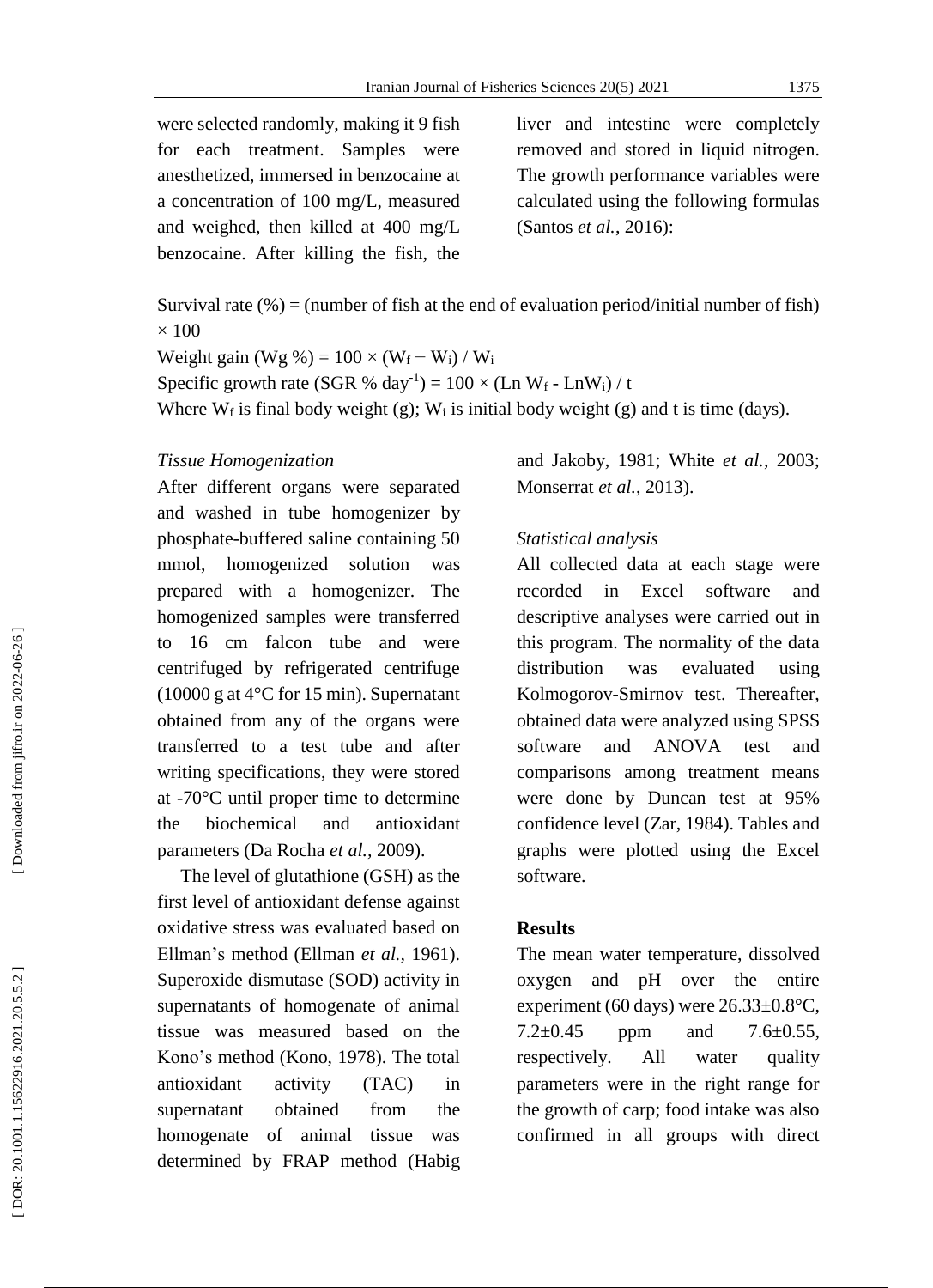observation throughout the duration of the experiment.

 Comparison of average glutathione in the fish liver showed that there was a significant difference among treatments and control group  $(p<0.05)$  and fish treated with  $1.5$  g  $\text{kg}^{-1}$  LA was better than other treatments, although this treatment ha d no significant difference with fish treated with 1 and  $0.5$  g kg<sup>-1</sup> LA (*p*>0.05). Also comparative evaluation of mean reduced glutathione in the fish intestine indicate d that there was a

significant difference among treatments and control group  $(p<0.05)$ , concentration of 1.5  $g kg^{-1} LA$  was better than other treatments, there was no significant difference between concentrations of 0.5 and 1  $g kg^{-1} LA$  $(p>0.05)$ . Figure 1 shows changes in activity of reduced glutathione (GSH) under different levels of LA dietary supplements in the intestine and liver tissues of common carp.



**Figure 1 : GSH level in the intestine and liver of fish in different treatments of LA. Different letters indicate significantly different values among groups (***p***<0.05).**

The results indicate d that treatment with dose of 1.5  $g kg^{-1}$  LA had the highest activity and liver tissue ha d the greatest influence from this supplement. Comparative evaluation of superoxide dismutase in the liver indicate d that there was a significant difference among treatments with control group  $(p<0.05)$ and dose of  $1.5$  g kg<sup>-1</sup> LA was better than other treatments, although this treatment had no significant difference with concentrations of 0.5 and 1  $g kg^{-1} LA$ (*p*>0.05). Also, comparison of

superoxide dismutase in the fish intestine indicate d that there was a significant difference among treatments and control group  $(p<0.05)$  and dose of 1.5 g kg - <sup>1</sup> LA was better than other treatments, although this treatment ha d no significant difference with dose of 1  $g \text{ kg}^{-1}$  LA ( $p > 0.05$ ). Figure 2 shows the changes in activity of superoxide dismutase (SOD) in the intestine and liver of common carp under different levels of alpha -lipoic acid supplement.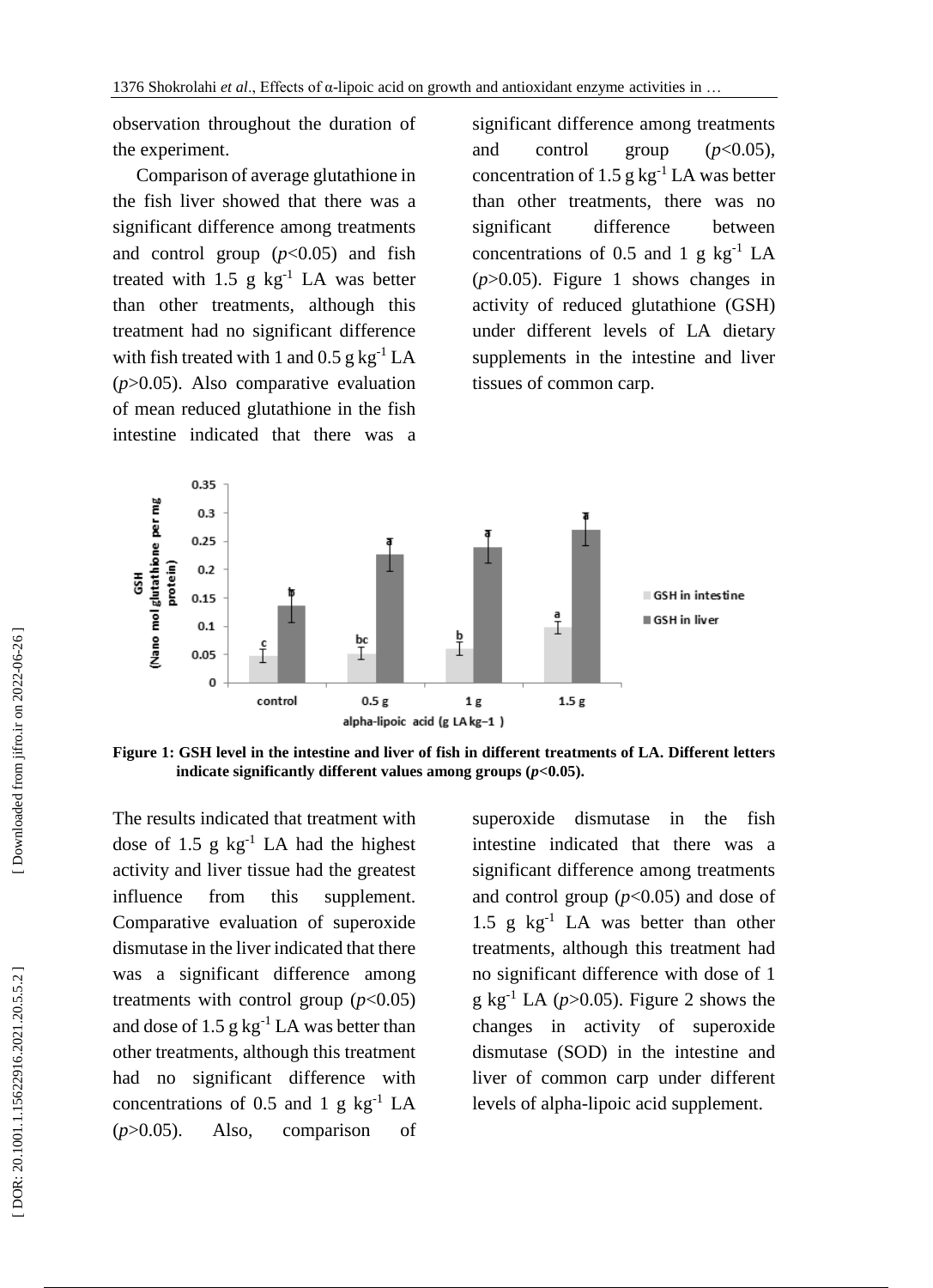

**Figure 2 : Superoxide dismutase (SOD) in the intestine and liver of fish in different treatments of LA. Different letters indicate significantly different values among groups**  $(p<0.05)$ **.** 

The results indicate that fish treated with  $1.5$  g kg<sup>-1</sup> LA had the highest activity and the intestine tissue had the greatest influence from this supplement. Comparison of average total antioxidant in fish intestine showed that there was a significant difference among treatments with control group  $(p<0.05)$  and the concentration of 1.5  $g kg^{-1} LA$  was better than other treatments; however, this treatment ha d no significant difference with dose of 1 g  $\text{kg}^{-1}$  LA ( $p > 0.05$ ) but showed a significant difference with concentration of  $0.5$  g  $\text{kg}^{-1}$  LA and control group. In addition, comparison of average total antioxidants in the fish liver indicate d that there was a significant difference among treatments with control group ( $p<0.05$ ) and concentration of 1.5  $g kg^{-1} LA$  was better than other treatments; treatment with a concentration of 1  $g$   $kg^{-1}$  LA had significant difference with control group  $(p<0.05)$  but there was no significant difference between this treatment and concentration of  $0.5$  g kg<sup>-1</sup> LA ( $p > 0.05$ ).

Figure 3 shows the changes in the total antioxidant activity (TAC) under the influence of different levels of alpha lipoic acid supplement in the intestine and liver tissues of common carp.

The results indicated that fish treated with concentration of 1.5  $g kg^{-1} LA$  had the highest activity and liver tissue ha d the greatest influence from this supplement. The fish survival, weight gain, specific growth rates (SGR ) data after 60 days of LA supplementation are shown in Table 2. No significant difference was observed in survival rates among the treatments (*p*>0.05). The weight gain was significantly higher in the 1 g  $kg^{-1}$  LA group, this group had more weight gain than other groups, and showed a significant difference with other groups  $(p<0.05)$ . The specific growth rates were observed in 1 g  $kg^{-1}$ LA nutritional treatments with the highest levels and had a significant difference with other treatments (*p*<0.05).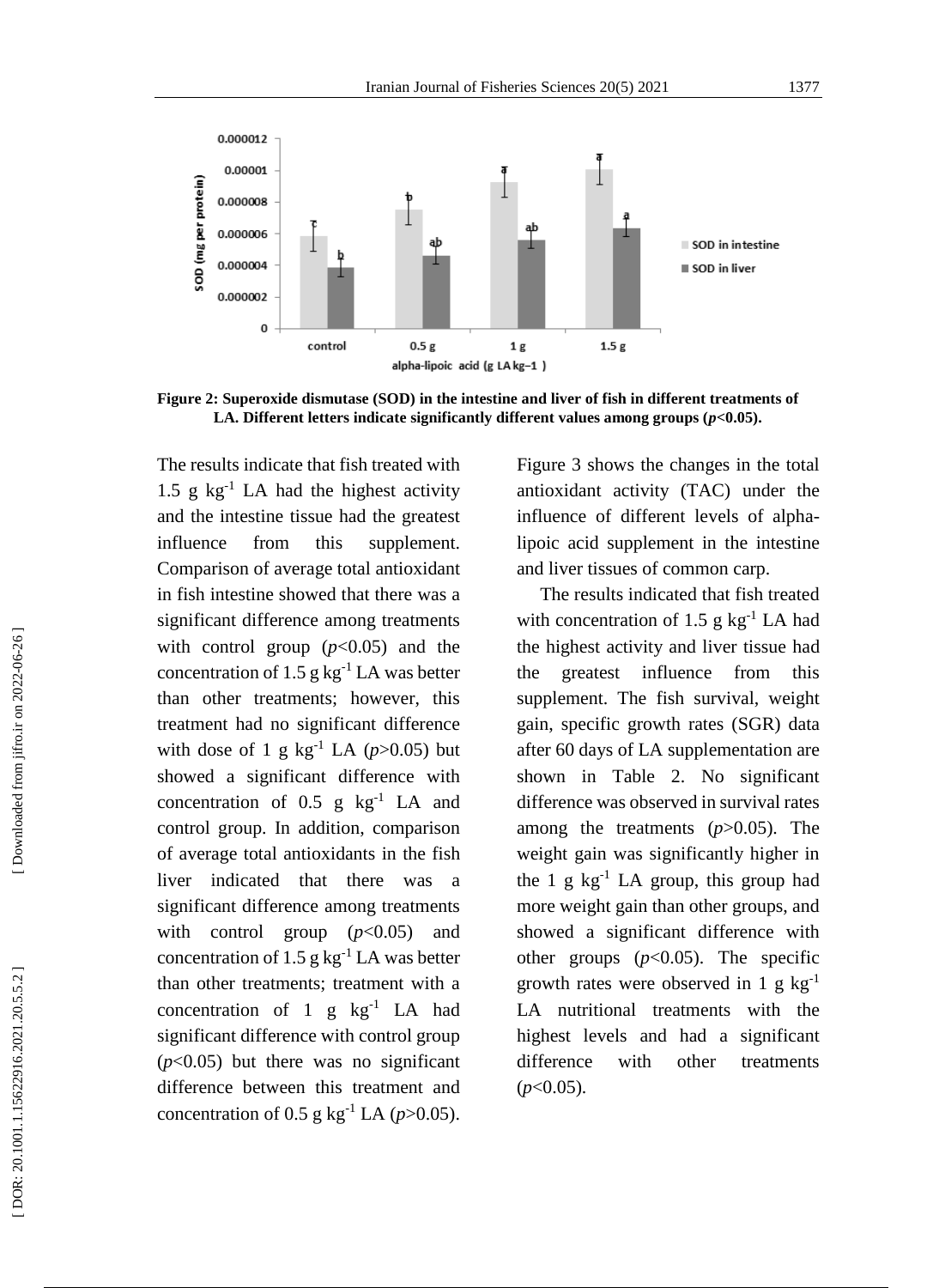

**Figure 3 : TAC level in the intestine and liver in different treatments of LA. Different letters indicate significantly different values among groups (***p***<0.05).**

**Table 2: Survival, weight gain, specific growth rate of** *Cyprinus carpio* **after 60 days of being fed with diet containing different concentration of lipoic acid. Data are expressed as mean±standard deviation.**

| Growth                       | Experimental group $(g LA kg^{-1})$ |                            |                                |                                 |  |
|------------------------------|-------------------------------------|----------------------------|--------------------------------|---------------------------------|--|
| <i>parameters</i>            | Diet $1(0 \text{ g Control})$       | Diet $2(0.5 g)$            | Diet $3(1g)$                   | Diet $4(1.5 \text{ g})$         |  |
| Survival $(\%)$              | $98.83 \pm 4.16$                    | $97.67 \pm 8.33$           | $100.00 \pm 0.00$              | $98.83 \pm 4.17$                |  |
| Weight $gain(g)$             | $275.00 \pm 36.08$ °                | $285.00 \pm 10.00^{\circ}$ | $316.67 \pm 8.33$ <sup>a</sup> | $216.67 \pm 54.17$ <sup>d</sup> |  |
| $SGR$ (% day <sup>-1</sup> ) | $2.18 \pm .16.00^b$                 | $2.24 \pm .043^b$          | $2.37 \pm 0.033^{\circ}$       | $1.87 \pm 0.29$ °               |  |
|                              |                                     |                            |                                |                                 |  |

\*Different letters in the same row indicate significantly  $(p<0.05)$  different values among groups.

## **Discussion**

In the present study, we provided direct evidence that LA supplementation affected the growth performance and anti -oxidant status of common carp. Therefore, detection of LA and its measurement in diets and biological samples plays an important role in recognizing the properties and its biochemical effects in the tissues/organs of fish. The results obtained in this study, can be attributed to the positive antioxidant effects of this supplement. In this study, it was shown that there was a significant difference between the doses used in the control treatment  $(p<0.05)$ . In addition, the dose of 1.5 g produced the best antioxidant activity in *Cyprinus carpio*. Also, the results indicate that the

antioxidant activity depends on the concentration level, so that at 1.5 g concentration, it was more effective than other concentrations.

 In a study by Kütter *et al.* (2012) , the effects of different doses of LA on growth performance, body composition and antioxidant status were investigated . The results showed that the concentration of 317 and 524 mg/kg of lipoic acid in the *Trachinotus marginatus* diet would improve growth, antioxidant status, lipid metabolism and also protein. Interestingly, these effects are dose dependent where the dose s of 317 and 524 mg  $kg^{-1}$  LA were better for the reduction of lipid peroxidation in fish muscle tissue. However, in other studies by Zhang *et al.* (2009) and Seo *et al.*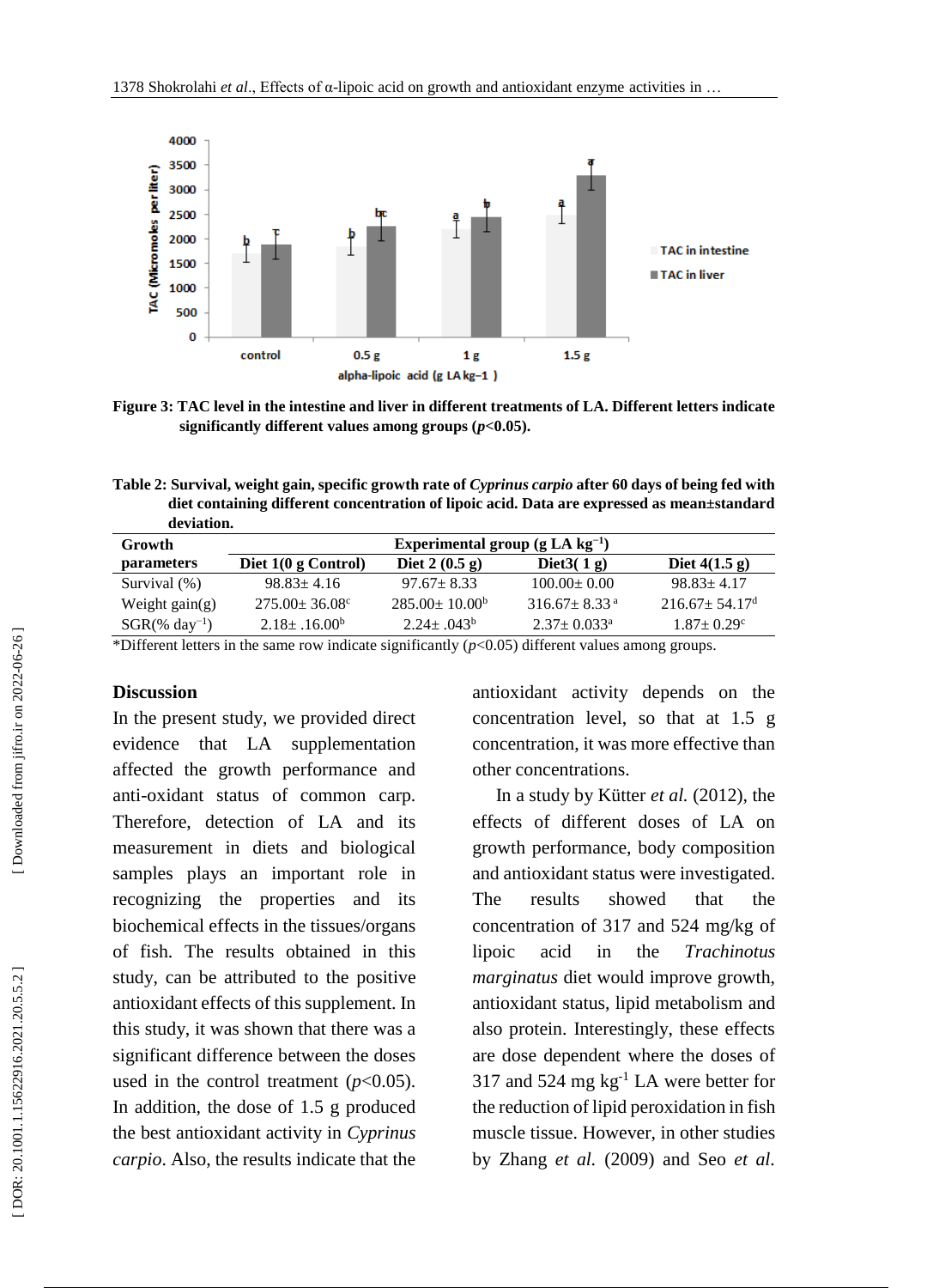(2012) the adverse effects of high doses of LA in different organisms, which reduce the function of different organs of the body were demonstrated, but there are no harmful effects from the LA on the biological parameters (WG, FW and SGR) comparing the fish fed with LA or without it. Nevertheless, LA supplementation increases antioxidant function in a variety of tissues and organs through improved enzymatic status and non -enzymatic routes (Packer *et al.*, 1995; Shay *et al.*, 2009). Furthermore, the effect of this supplement ha d the greatest impact on the activity of reduced glutathione (GSH) as a non -enzymatic antioxidant and total antioxidant activity (TAC) in liver tissue, while the antioxidant activity in superoxide dismutase (SOD) as an enzymatic antioxidant has been more active in the intestinal tissue. Zhang *et al.* (2010) reported increased levels of GSH in the hepatopancreas of Abalone (*Haliotis*) after feeding by LA in concentration of 200 mg  $kg^{-1}$ . But Mårtensson *et al.* (1990) and Veskoukis *et al.* (2012) found that two weeks feeding with LA supplementation increased the detoxification concentration of GSH and Glutathione - S -transferase (GST ) enzymes in the intestine of juvenile carps. In other words, increased GST activity increases detoxification against physiological or dietary oxidative loads, in addition, GSH is an indispensable field for many enzymes, and GST also increases the intestinal function.

 Recently, several studies have demonstrated the biological importance of dietary supplements with antioxidant effects on the physical growth, intestinal functions and redox balance of the intestine. The results of this study and some other studies point out to the positive antioxidant effects of this supplement in fish. Monserrat *et al.* (2008) and Amado *et al.* (2011) showed that alpha -lipoic acid improves the detoxification and antioxidant capacity, thus protecting the organs in *Corydoras paleatus* and *Cyprinus carpio* against oxidative stress, as well as the microcystin toxicity. A study by Park *et al.* (2006) showed that the use of lipoic acid in the diets improved antioxidant status, detoxification and suppressing of the symptoms of vitamin C deficiency. Also, Zhang *et al.* (2010) reported that in abalone, high doses of LA in the diet (between  $1600$  and  $3200$  mg kg<sup>-1</sup> of diet) decreased the antioxidant capacity and growth. In another study, Trattner *et al.* (2007) showed that using LA supplementation in pacu *(Piaractus mesopotamicus)* reduces lipid peroxidation in the muscles and improves the antioxidant status of the brain.

 Monserrat *et al.* (2008) found that LA is effective in reducing protein oxidation in muscle and liver, also in reducing oxidative stress parameters. Fish tissues compared to tissues of mammals and birds are rapidly corrupted due to the significant amount of polyunsaturated fatty acids and oxidation after death. Rapid oxidation of these fatty acids and omega - 3 fatty acids reduces shelf life in fish. In addition, corruption in marine products is affected by internal and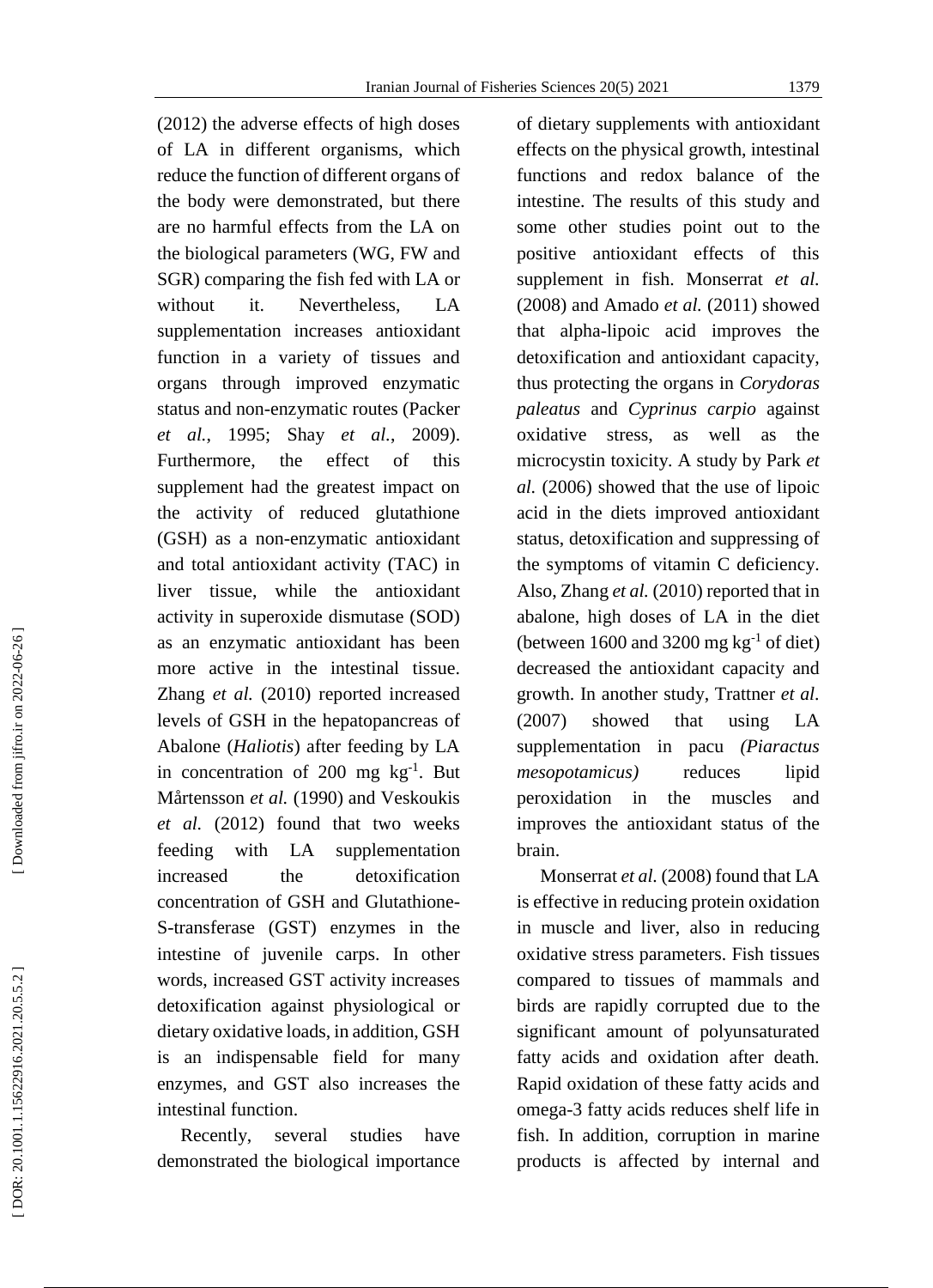external factors such as concentration of sensitive compounds to temperature, ionic strength and the presence of oxygen. Fish and their products, despite high nutritional value, are highly sensitive to oxidative corruption and their qualitative characteristics reduced during storage due to bacterial and oxidative corruption (Mexis *et al .* , 2009). To postpone the oxidative corruption in fish and its products, several solutions have been proposed including control and reduction of its temperature, vacuum packaging, modified atmosphere packaging and also adding antioxidant (Lin and Lin, 2005). However, the use of a substance with antioxidant properties, such as  $\alpha$ lipoic acid, can improve antioxidant status in the organs and tissues of different fish species and protect against oxidative stress.

 Lipoic acid (LA) is a natural disulfide compound with high biological activity (Bustamante *et al.*, 1998); therefore, it has been used effectively in experiments on living organisms and in laboratory conditions. In addition to evaluating antioxidant enzyme activities, the effects of this supplement on survival and growth factors were also investigated. The study found that there were no harmful effect on biological parameters such as survival, weight gain, and specific growth rates, whether in fish fed with or without LA. Several reports on the side effects of LA of different growth model animals have shown that, when the supplement is taken in high doses, it leads to reduced animal growth performance. In this study, the positive performance of alpha-lipoic acid supplementation on growth of common carp was demonstrated .

 In the study of Zhang *et al.* (2010), an increase in the growth of abalone when fed with these supplements at a dose of 800 mg was demonstrated, and doses higher than 1600 and 3200 mg led to a reduction of growth. According to the stud y of Kim *et al.* (2004), this decline is attributed to the reduction in activity of the hypothalamic AMP-activated protein Kinase. Cell signaling may also be responsible for energy consumption according to the study . It can be concluded that low dose of 1 g  $kg^{-1}$  LA had more positive effect s on the growth factors compared to doses above 1 g  $kg^{-1}$ LA .

 In this study, the optimum temperature and nutritional status were achieved in August and September . Based on selection procedure, due to the ideal conditions of temperature (between 20 and 30°C) we were confronted with problems in feeding the fish and the impact of temperature on the feed was also felt. The fish feed in the control group and the experimental groups were of the same amount. The water source in this research for all groups was from the same source and the nature of the chemical and physical conditions were the same for control group and experimental groups. So there was no difference in chemical factors, water temperature and the environment among groups . We did not have the desired temperature on feeding of the groups. In general, it is suggested that future studies should focus on the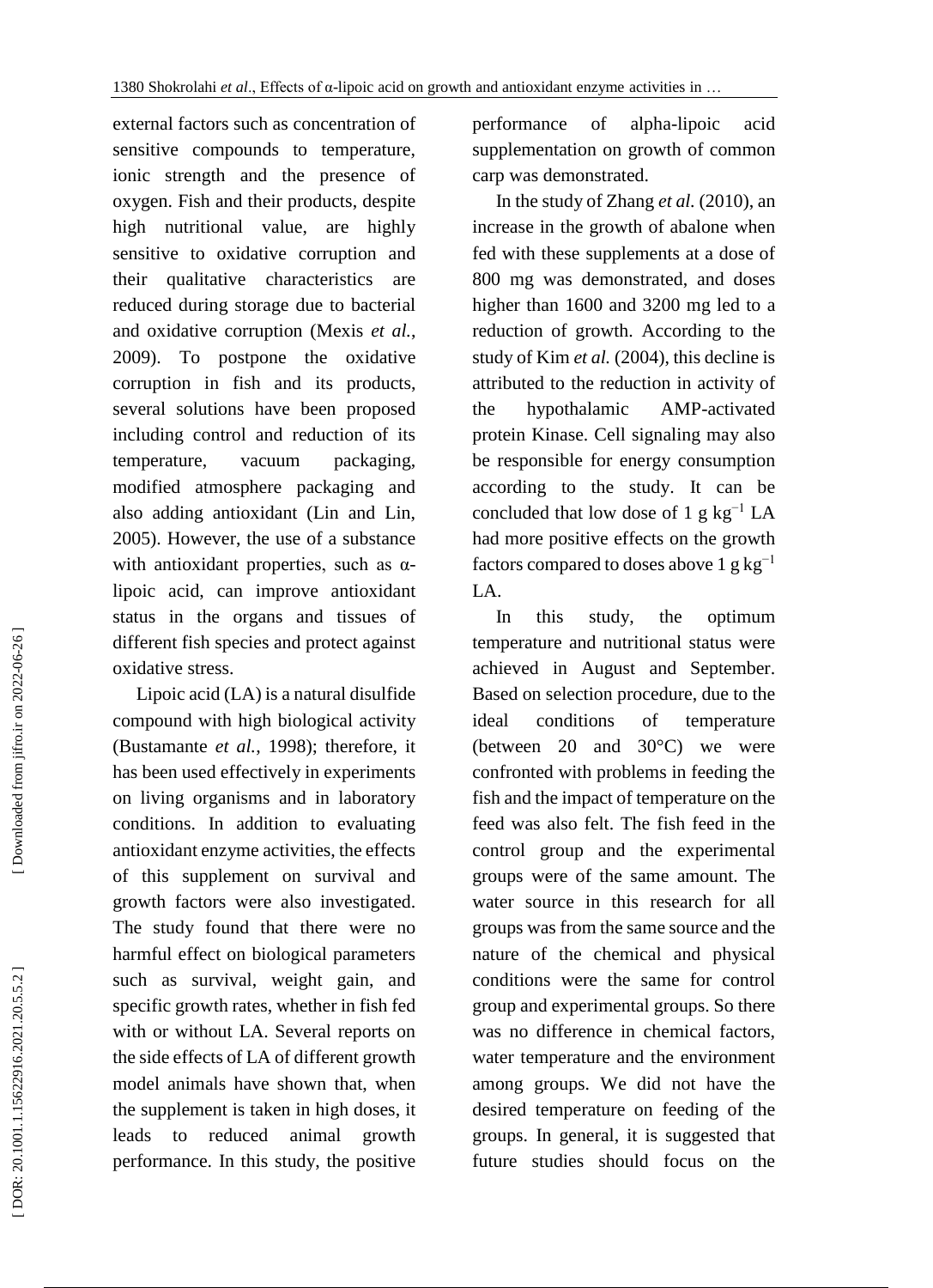measurement of dose response and use of more comprehensive techniques such as metabolomics to discover the metabolic pathways that may be associated with different antioxidant responses. In addition, development of analytical techniques to measure the effective dose of LA in different organs that have positive or negative effects would be very useful (Schock *et al.*, 2012 ; 2013).

In general, it can be stated that the supplements have many properties including antioxidant properties and disposal of free radicals that can boost the immune system in different organisms. It can be concluded that: (1) the beneficial effects of alpha -lipoic acid supplementation in common carp fish depend on its concentration. (2) LA supplement not only does not have a negative effect on the survival of carp, but also improves weight gain and specific growth rates . (3) The selected doses of the present study were safe at least for 8 weeks due to lack of side effects from the perspective of biochemical responses in this species. (4) It can also be concluded that doses of 1 g kg - <sup>1</sup> LA and below have better positive effects on the growth factors .

## **Acknowledgements**

We are pleased to acknowledge employees of Raje Research Center and Islamic Azad University of Bandar Abbas laboratory personnel for their technical support for their kind regards for consultations and their guidance .

#### **References**

- **Amado, L.L., Garcia, M.L., Pereira, T.C.B., Yunes, J.S., Bogo, M.R. and Monserrat, J.M. , 2011.** Chemoprotection of lipoic acid against microcystin -induced toxicosis in common carp (*Cyprinus carpio*, Cyprinidae). *Comparative Biochemistry and Physiology - Part C: Toxicology and Pharmacology* , 154 ( **3**), 146 -153.
	- DOI[:10.1016/j.cbpc.2011.04.007](https://doi.org/10.1016/j.cbpc.2011.04.007) .
- **Arivazhagan , P., Shila, S., Narchonai, E.** and Panneerselvam, C., 2002a.  $\alpha$ -Lipoic acid enhances reduced glutathione, ascorbic acid, and alpha tocopherol in aged rats. *Journal of Anti -Aging Medicine* , 5 , 265 -269. [DOI:10.1089/109454502321091464](https://doi.org/10.1089/109454502321091464) .
- **Arivazhagan, P., Thilakavathy, T., Ramanathan, K., Kumaran, S. and Panneerselvam, C. , 2002 b .** Effect of  $DL$ - $\alpha$ -lipoic acid on the status of lipid peroxidation and protein oxidation in various brain regions of aged rats. *Journal of Nutritional Biochemistry*, 13 (**10**), 619 619-624. [DOI:10.1016/s0955](https://doi.org/10.1016/s0955-2863\(02\)00217-6)-2863(02)00217-[6](https://doi.org/10.1016/s0955-2863\(02\)00217-6) .
- **Biewenga , G.P., Haenen, G.R. and Bast, A. , 1997.** The pharmacology of the antioxidant lipoic acid. *General Pharmacology,*  $29(3)$ , **3**), 315 -331. [DOI:10.1016/s0306](https://doi.org/10.1016/s0306-3623\(96\)00474-0)-3623(96)00474-[0](https://doi.org/10.1016/s0306-3623\(96\)00474-0)
- **Bustamante, J., Lodge, J.K., Marcocci, L., Tritschler, H.J., Packer, L. and Rihn, B.H. , 1998.** Alpha -lipoic acid in liver metabolism and disease. *Free Radical Biology* and *Medicine*, 24 ( **6**), 1023 -1039.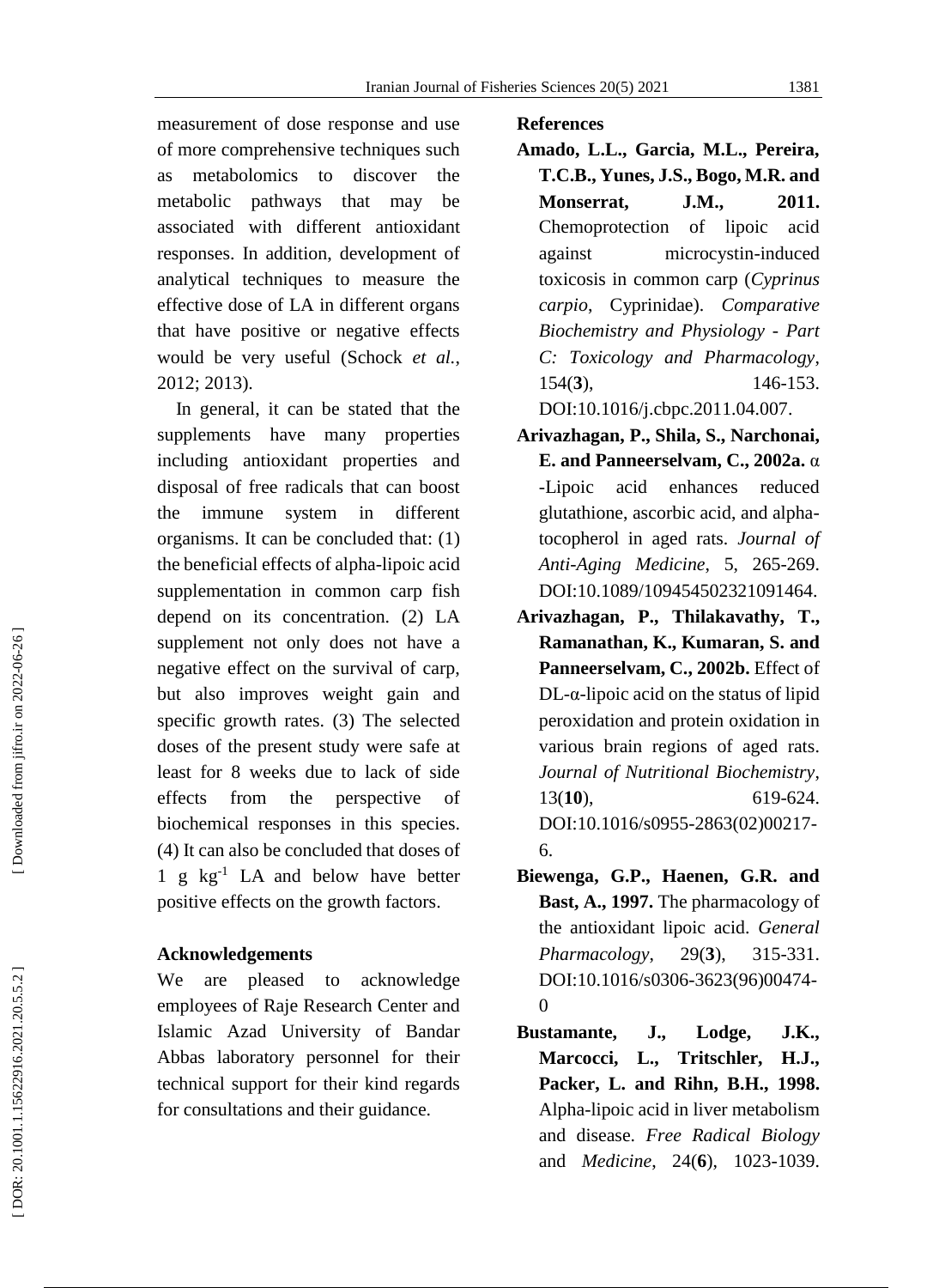[DOI:10.1016/s0891](https://doi.org/10.1016/s0891-5849\(97\)00371-7) -5849(97)00371 - [7](https://doi.org/10.1016/s0891-5849\(97\)00371-7) .

**Cakatay, U. , 2006.** Pro -oxidant actions of alpha -lipoic acid and dihydrolipoic acid. *Medical Hypotheses*, 66 ( **1**), 110 -117.

[DOI:10.1016/j.mehy.2005.07.020](https://doi.org/10.1016/j.mehy.2005.07.020) .

**Chae , C., Shin, C. and Kim, H. , 2008.** The combination of  $\alpha$  -lipoic acid supplementation and aerobic exercise inhibits lipid peroxidation in rat skeletal muscles. *Nutrition Research*, 28 , 399 -405.

[DOI:10.1016/j.nutres.2008.02.010](https://doi.org/10.1016/j.nutres.2008.02.010) .

- **Da Rocha, A.M., De Freitas, D.P.S., Burns, M., Vieira, J.P., de La Torre, F.R. and Monserrat, J.M. , 2009.** Seasonal and organ variations in antioxidant capacity, detoxifying competence and oxidative damage in freshwater and estuarine fishes from Southern Brazil. *Comparative Biochemistry and Physiology - Part C: Toxicology and Pharmacology* , 150 ( **4**), 512 -520. [DOI:10.1016/j.cbpc.2009.07.012](https://doi.org/10.1016/j.cbpc.2009.07.012) .
- **Djordjevic, V.B. , 2004.** Free radicals in cell biology. *International Review of Cytology*, 237 , 57 -89. DOI:10.1016/s0074 [-7696\(04\)37002](https://doi.org/10.1016/S0074-7696\(04\)37002-6) - [6](https://doi.org/10.1016/S0074-7696\(04\)37002-6) .
- **Ellman , G.L., Courtney , K.D., Andres jr. , V. and Featherstone , R.M., 1961.** A new and rapid colorimetric determination of acetylcholinesterase activity. *Biochemical Pharmacology*, 7( **2**), 88 -90. DOI:10.1016/0006 - 2952(61)90145 -9.
- **Fujita , H., Shiosaka, M., Ogino, T. , Okimura, Y., Utsumi, T., Sato, E.F., Akagi, R., Inoue, M., Utsumi**

**K. and Sasaki J., 2008.** Alpha - lipoic acid suppresses 6 -hydroxydopamine induced ROS generation and apoptosis through the stimulation of glutathione synthesis but not by the expression of heme oxygenase-1. *Brain Research* , 1206 , 1 -12. [DOI:10.1016/j.brainres.2008.01.081](https://doi.org/10.1016/j.brainres.2008.01.081) .

- **Habig, W.H., and Jakoby, W.B. , 1981.** Assays for differentiation of glutathione S-transferases. In: William, B.J. (Ed s.), *Methods in Enzymology*, 7 7 , 398 -405. Academic Press, 785 pp. [DOI:10.1016/s0076](https://doi.org/10.1016/s0076-6879\(81\)77053-8)-[6879\(81\)77053](https://doi.org/10.1016/s0076-6879\(81\)77053-8) - 8 .
- **Handelman , G.J., Han, D., Tritschler, H. and Packer, L. , 1994.** α -Lipoic acid reduction by mammalian cells to the dithiol form, and release into the culture medium. *Biochemical Pharmacology*, 47(1), 1725-1730. [DOI:10.1016/0006](https://doi.org/10.1016/0006-2952\(94\)90298-4) -2952(94)90298 - [4](https://doi.org/10.1016/0006-2952\(94\)90298-4) .
- **Jones, D.P. , 2006.** Redefining oxidative stress. *Antioxidants and Redox Signaling* , 8 ( **9 -10**), 1865 1865-1879. [DOI:10.1089/ars.2006.8.1865](https://doi.org/10.1089/ars.2006.8.1865) .
- **Kanazawa, K. , 1993.** Tissue injury induced by dietary products of lipid peroxidation. In F. Corongiu (Ed s.), *Free radicals and antioxidants in nutrition* (pp. 383 -399) *.* London : Richelieu Press 812 P . [DOI:10.1016/0891](https://doi.org/10.1016/0891-5849\(94\)90177-5) -5849(94)90177 - [5](https://doi.org/10.1016/0891-5849\(94\)90177-5) .
- **Kim, M.S., Park, J.Y., Namkoong, C., Jang, P.G., Ryu, J.W., Song, H.S., Yun, J.Y., Namgoong, I.S., Ha, J., Park, I.S., Lee, I.K., Viollet, B., Youn, J.H., Lee, H.K. and Lee, K.U. , 2004.** Anti -obesity effects of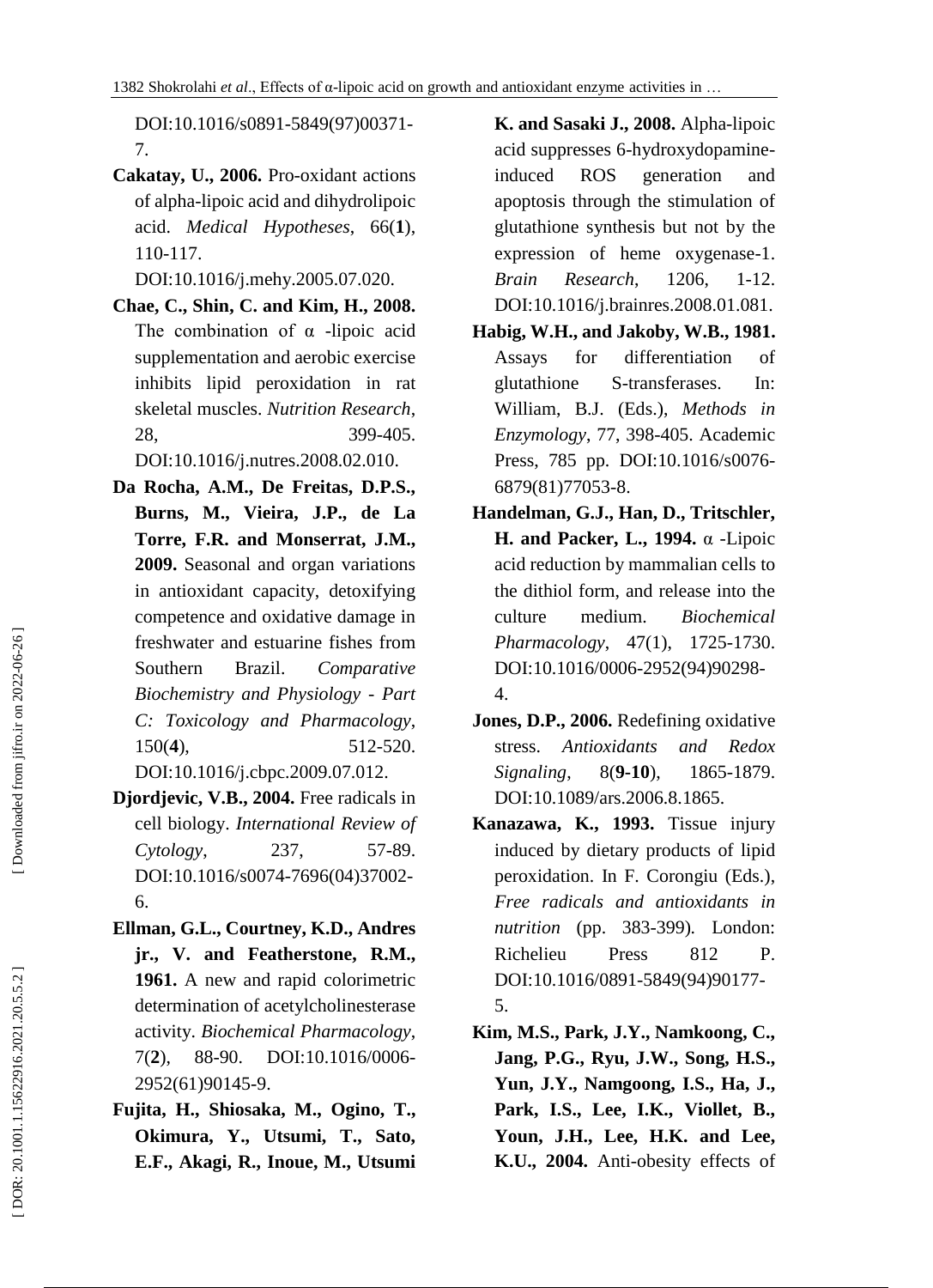alpha acid mediated by suppression of hypothalamic AMP activated protein kinase. *Nature Medicine*.  $10(7)$ , **7**), 727 -733. [DOI:10.1038/nm1061](https://doi.org/10.1038/nm1061) .

- **Kono, Y., 1978.** Generation of superoxide radical during autoxidation of hydroxylamine and an assay for superoxide dismutase. *Archives of Biochemistry and Biophysics*, 186(1), **1**), 189 -195. DOI:10.1016/0003 -9861(78)90479 - 4.
- **Kütter, M.T., Monserrat, J.M., Primel, E.G., Caldas, S.S. and Tesser, M.B. , 2012.** Effects of dietary α -lipoic acid on growth, body composition and antioxidant status in the Plata pompano *Trachinotus marginatus* (Pisces, Carangidae). *Aquaculture*, 368-369. , 29 -35. [DOI:10.1016/j.aquaculture.2012.09.](https://doi.org/10.1016/j.aquaculture.2012.09.010) [010](https://doi.org/10.1016/j.aquaculture.2012.09.010) .
- **Lin, C.C. and Lin, C.S. , 2005.** Enhancement of the storage quality of frozen bonito fillet s by glazing with tea extracts. *Food Control*, 16( **2**), 169 -175.

[DOI:10.1016/j.foodcont.2004.01.007](https://doi.org/10.1016/j.foodcont.2004.01.007)

Lobato, R.O., Nunes **M ., Wasielesky, W., Fattorini, D., Regoli, F., Monserrat, J.M. and Ventura -Lima, J. , 2013.** The role of lipoic acid in the protection against of metallic pollutant effects in the shrimp *Litopenaeus vannamei* (Crustacea, Decapoda). *Comparative Biochemistry and Physiology Part A: Molecular and Integrative Physiology*,  $165(4)$ , **4**), 491 -497. [DOI:10.1016/j.cbpa.2013.03.015](https://doi.org/10.1016/j.cbpa.2013.03.015) .

**Longaray -Garcia, M., Flores J.A., Külkamp -Guerreiro, I.C., Guterres, S.S., Pereira, T.C.B., Bogo, M.R. and Monserrat, J.M. , 2013.** Modulation of antioxidant and detoxifying capacity in fish *Cyprinus carpio* (Cyprinidae) after treatment with nanocapsules containing lipoic acid . *Comparative Biochemistry and Physiology Part A: Molecular and Integrative Physiology*, 165 ( **4**), 468 - 475.

[DOI:10.1016/j.cbpa.2013.02.004](https://doi.org/10.1016/j.cbpa.2013.02.004) .

- **Lygren , B., Hamre, K. and Waagb ø, R. , 1999.** Effects of dietary pro - and antioxidants on some protective mechanisms and health parameters in Atlantic salmon. *Journal of Aquatic Animal Health*, 11 ( **3**), 211 -221. [DOI:10.1577/1548](https://doi.org/10.1577/1548-8667\(1999\)011%3c0211:eodpaa%3e2.0.co;2) - [8667\(1999\)011<0211:eodpaa>2.0.co](https://doi.org/10.1577/1548-8667\(1999\)011%3c0211:eodpaa%3e2.0.co;2) [;2](https://doi.org/10.1577/1548-8667\(1999\)011%3c0211:eodpaa%3e2.0.co;2) .
- **Mårtensson, J., Jain, A. and Meister, A. , 1990.** Glutathione is required for intestinal function. *Proceedings of the National Academy of Sciences of the United States of America*, 87 ( **5**), 1715 -1719.

[DOI:10.1073/pnas.87.5.1715](https://doi.org/10.1073/pnas.87.5.1715) .

- **McCord, J.M. and Fridovich, I. 1969.** Superoxide dismutase: An enzymic function for erythrocuprein (hemocuprein). *Journal of Biological Chemistry,*  $244(22)$ , 6049-6055. [DOI:10.1016/](https://doi.org/10.1016/0024-3205\(75\)90186-1)s0021-9258(18)63504-[5](https://doi.org/10.1016/0024-3205\(75\)90186-1) .
- **Mexis, S.F., Chouliara, E. and Kontominas, M.G. , 2009.** Combined effect of an oxygen absorber and oregano essential oil on shelf-life extension of rainbow trout fillets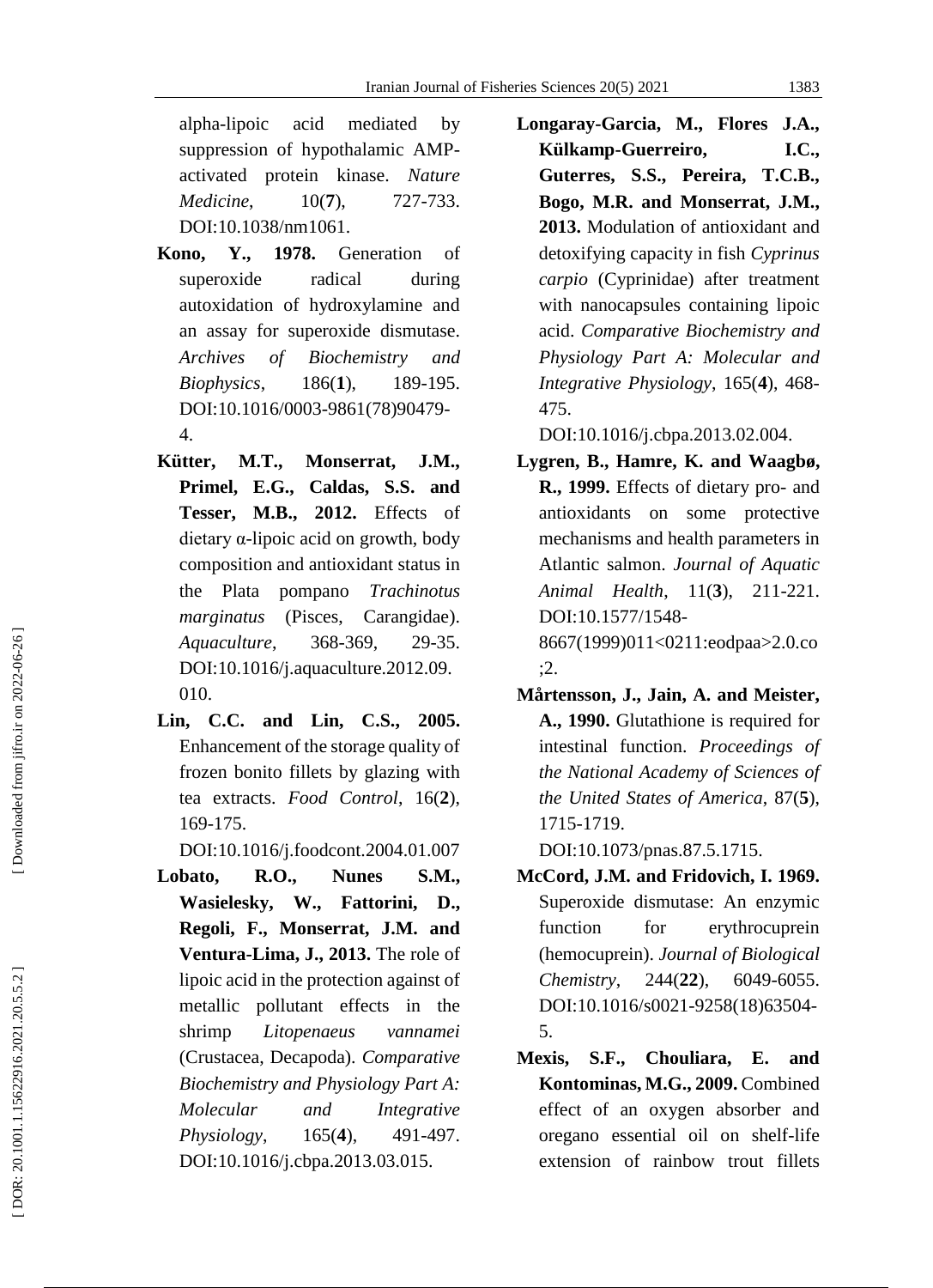stored at 4°C. *Food Microbiology*, 26 ( **6**), 598 -605. [DOI:10.1016/j.fm.2009.04.002](https://doi.org/10.1016/j.fm.2009.04.002) .

- **Monserrat, J.M., Lima, J. V., Ribas Ferreira, J.L., Acosta, D., Garcia, M.L., Ramos, P.B., Moraes, T.B., dos Santos, L.C. and Amado, L.L. , 2008.** Modulation of antioxidant and detoxification responses mediated by lipoic acid in the fish *Corydoras paleatus* (Callychthyidae). *Comparative Biochemistry and Physiology Part*  C*: Toxicology and Pharmacology*,  $148(3)$ , **3**), 287 -292. [DOI:10.1016/j.cbpc.2008.06.011](https://doi.org/10.1016/j.cbpc.2008.06.011) .
- **Monserrat, J.M., Garcia, M.L., Ventura -Lima, J., González, M., Ballesteros, M.L., Miglioranza, K.S.B., Amé, M.V. and Wunderlin, D.A. , 2013.** Antioxidant, phase II and III responses induced by lipoic acid in the fish *Jenynsia multidentata*  (Anablapidae) and its influence on endolsulfan accumulation and toxicity. *Pesticide Biochemistry and Physiology*, 108. 8 -15. [DOI:10.1016/j.pestbp.2013.10.009](https://doi.org/10.1016/j.pestbp.2013.10.009) .
- **Navari -Izzo, F., Quartacci, M.F. and Sgherri, C. , 2002.** Lipoic acid: a unique antioxidant in the detoxification of activated oxygen species. *Plant Physiology and Biochemistry*, ( **6 - 8**), 463 -470. [DOI:10.1016/s0981](https://doi.org/10.1016/s0981-9428\(02\)01407-9) -9428(02)01407 - [9](https://doi.org/10.1016/s0981-9428\(02\)01407-9) .
- **Oliva -Teles, A. , 2012.** Nutrition and health of aquaculture fish. *Journal of Fish Diseases*, 35 , 83 -108. [DOI:10.1111/j.1365](https://doi.org/10.1111/j.1365-2761.2011.01333.x) - [2761.2011.01333.x](https://doi.org/10.1111/j.1365-2761.2011.01333.x) .
- **Packer, L., Witt, E.H. and Tritschler, H.J. , 1995.** Alpha -lipoic acid as a biological antioxidant. *Free Radical Biology and Medicine*, 19 ( **2**), 227 - 250. [DOI:10.1016/0891](https://doi.org/10.1016/0891-5849\(95\)00017-r) - [5849\(95\)00017](https://doi.org/10.1016/0891-5849\(95\)00017-r)-r.
- **Papada, E., Kaliora, A.C., Gioxari, A., Papalois, A. and Forbes, A. , 2014.** Anti -inflammatory effect of elemental diets with different fat composition in experimental colitis. *British Journal of Nutrition*, 111 ( **7**), 1213 -1220.

[DOI:10.1017/s0007114513003632](https://doi.org/10.1017/s0007114513003632) .

- **Park, K.H., Terjesen, B.F., Tesser, M.B., Portella, M.C. and Dabrowski, K. , 2006.** α -Lipoic acid enrichment partially reverses tissue ascorbic acid depletion in pacu (*Piaractus mesopotamicus*) fed vitamin -devoid diets. *Fish Physiology and Biochemistry*, 32 ( **4**), 329 -338. [DOI:10.1007/s10695](https://doi.org/10.1007/s10695-006-9110-9) -006 - [9110](https://doi.org/10.1007/s10695-006-9110-9) - 9 .
- **Reed, L.J. , 1974.** Multienzyme complexes. *Accounts of Chemical Research*, 7 ( **2**), 40 40-46. [DOI:10.1021/ar50074a002](https://doi.org/10.1351/goldbook.m04047) .
- **Ross, S.W., Dalton, D.A., Kramer, S. and Christensen, B.L. , 2001.** Physiological (antioxidant) responses of estuarine fishes to variability in dissolved oxygen. *Comparative Biochemistry and Physiology Part C: Toxicology and Pharmacology*, 130 ( **3**), 289 -303. [DOI:10.1016/s1532](https://doi.org/10.1016/s1532-0456\(01\)00243-5) -0456(01)00243 - [5](https://doi.org/10.1016/s1532-0456\(01\)00243-5) .
- **Santos, R.A., Caldas, S., Primel, E.G., Tesser, M.B. and Monserrat, J.M. , 2016.** Effects of lipoic acid on growth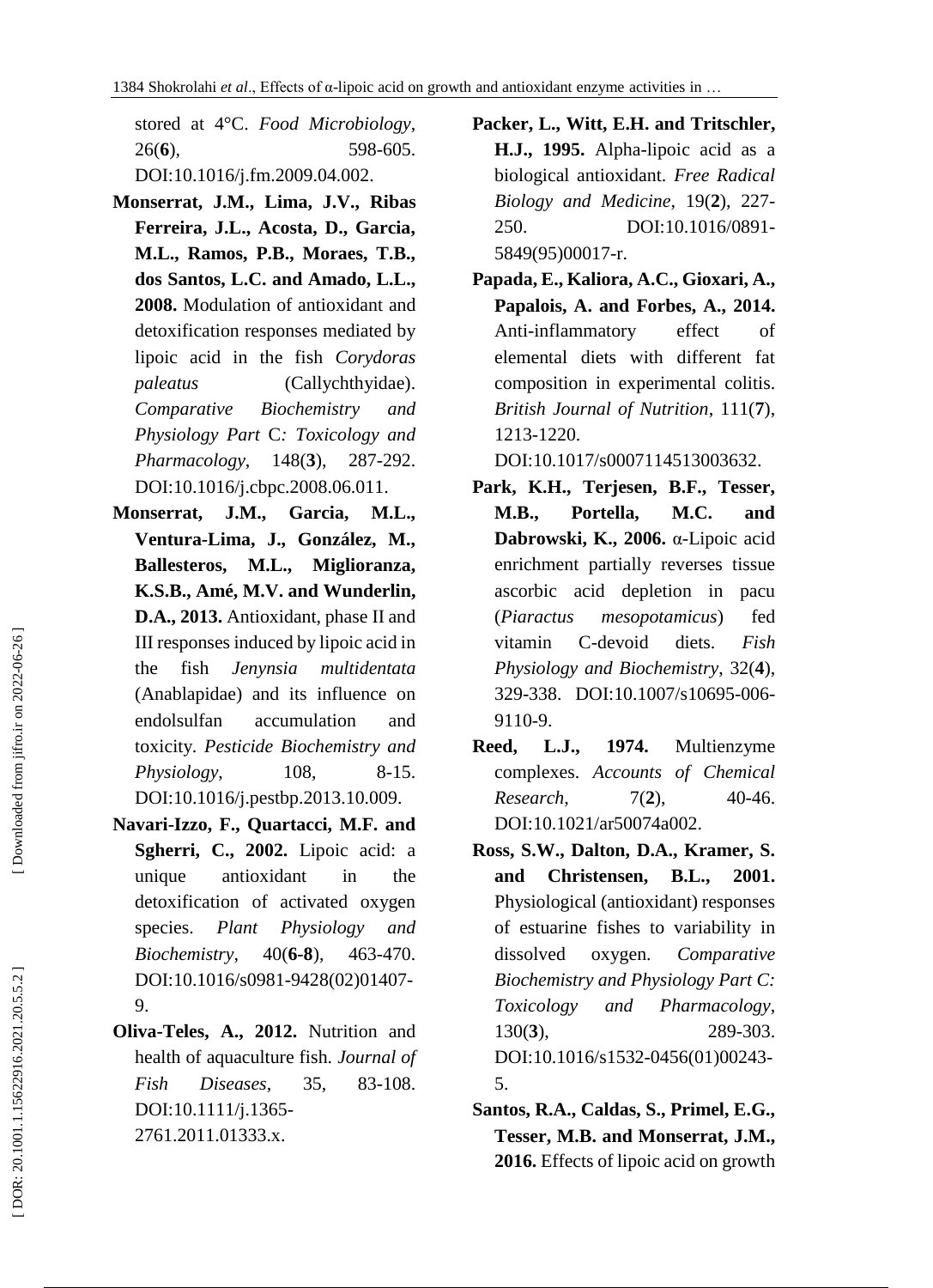and biochemical responses of common carp fed with carbohydrate diets. *Fish Physiology and Biochemistry*,  $42(6)$ , **6**), 1699 -1707. [DOI:10.1007/s10695](https://doi.org/10.1007/s10695-016-0250-2)-016-0250-2.

- **Schock, T.B., Newton, S., Brenkert, K., Leffler, J. and Bearden, D.W., 2012.** An NMR -based metabolomics assessment of cultured cobia health in response to dietary manipulation. *Food Chemistry*, 133( **1**), 90 -101. [doi.org/10.1016/j.foodchem.2011.12](https://doi.org/10.1016/j.foodchem.2011.12.077) [.077](https://doi.org/10.1016/j.foodchem.2011.12.077) .
- **Schock, T.B., Duke, J., Goodson, A., Weldon, D., Brunson, J., Leffler, J.W. and Bearden, D.W. , 2013.** Evaluation of Pacific white shrimp (*Litopenaeus vannamei*) health during a superintensive aquaculture growout using NMR-based metabolomics. *PLoS ONE* , 8 ( **3**), 5952 1.

[DOI:10.1371/journal.pone.0059521](https://doi.org/10.1371/journal.pone.0059521) .

- **Seo, E.Y., Ha, A.W. and Kim, W.K. , 2012.** α -Lipoic acid reduced weight gain and improved the lipid profile in rats fed with high fat diet. *Nutrition Research and Practice*, 6 ( **3**), 195 - 200. [DOI:10.4162/nrp.2012.6.3.195](https://doi.org/10.4162/nrp.2012.6.3.195) .
- **Shay, K.P., Moreau, R.F., Smith, E.J., Smith, A.R. and Hagen, T.M. , 2009.** Alpha -lipoic acid as a dietary supplement: molecular mechanisms and therapeutic potential. *Biochimica et Biophysica Acta*, 1790 (**10**), 1149 - 1160.

[DOI:10.1016/j.bbagen.2009.07.026](https://doi.org/10.1016/j.bbagen.2009.07.026) .

**Trattner, S., Pickova, J., Park, K.H., Rinchard, J. and Dabrowski, K. , 2007.** Effects of α -lipoic and ascorbic acid on the muscle and brain fatty

acids and antioxidant profile of the South American pacu *Piaractus mesopotamicus*. *Aquaculture*, 273 ( **1**), 158 -164.

[DOI:10.1016/j.aquaculture.2007.09.](https://doi.org/10.1016/j.aquaculture.2007.09.025) [025](https://doi.org/10.1016/j.aquaculture.2007.09.025) .

- **Veskoukis, A.S., Tsatsakis, A.M. and Kouretas, D. , 2012.** Dietary oxidative stress and antioxidant defense with an emphasis on plant extract administration. *Cell Stress and Chaperones*, 17  $, 11-21.$ [DOI:10.1007/s12192](https://doi.org/10.1007/s12192-011-0293-3)-011-0293-3.
- **White, C.C., Viernes, H., Krejsa, C.M., Botta, D. and Kavanagh, T.J. , 2003.** Fluorescence -based microtiter plate assay for glutamate cysteine ligase activity. *Analytical Biochemistry*,  $318(2),$ **2**), 175 -180. [DOI:10.1016/s0003](https://doi.org/10.1016/s0003-2697\(03\)00143-x) -2697(03)00143 [x](https://doi.org/10.1016/s0003-2697\(03\)00143-x) .
- **Xiao, J., Wang, J., Xing, F., Han, T., Jiao, R. , Liong, E.C., Fung M.L., So K.F. and Tipoe G.L., 2014.** Zeaxanthin dipalmitate therapeutically improves hepatic functions in an alcoholic fatty liver disease model through modulating MAPK pathway. *Plos One*, 9( **4**), e95214.

[DOI:10.1371/journal.pone.0095214](https://doi.org/10.1371/journal.pone.0095214)

- **Zar, J.H. , 1984.** Biostatistical analysis, 2nd edition. Prentice Hall, New Jersey. , 718 P. [DOI:10.2307/2404706](https://doi.org/10.2307/2404706) .
- **Zhang, Y., Hongtrakul, K., Ji, C., Ma, Q.G., Liu, L.T. and Hu, X.X., 2009.** Effects of dietary alpha -lipoic acid on anti -oxidative ability and meat quality in Arbor Acres broilers. *Asian -Australasian Journal of*